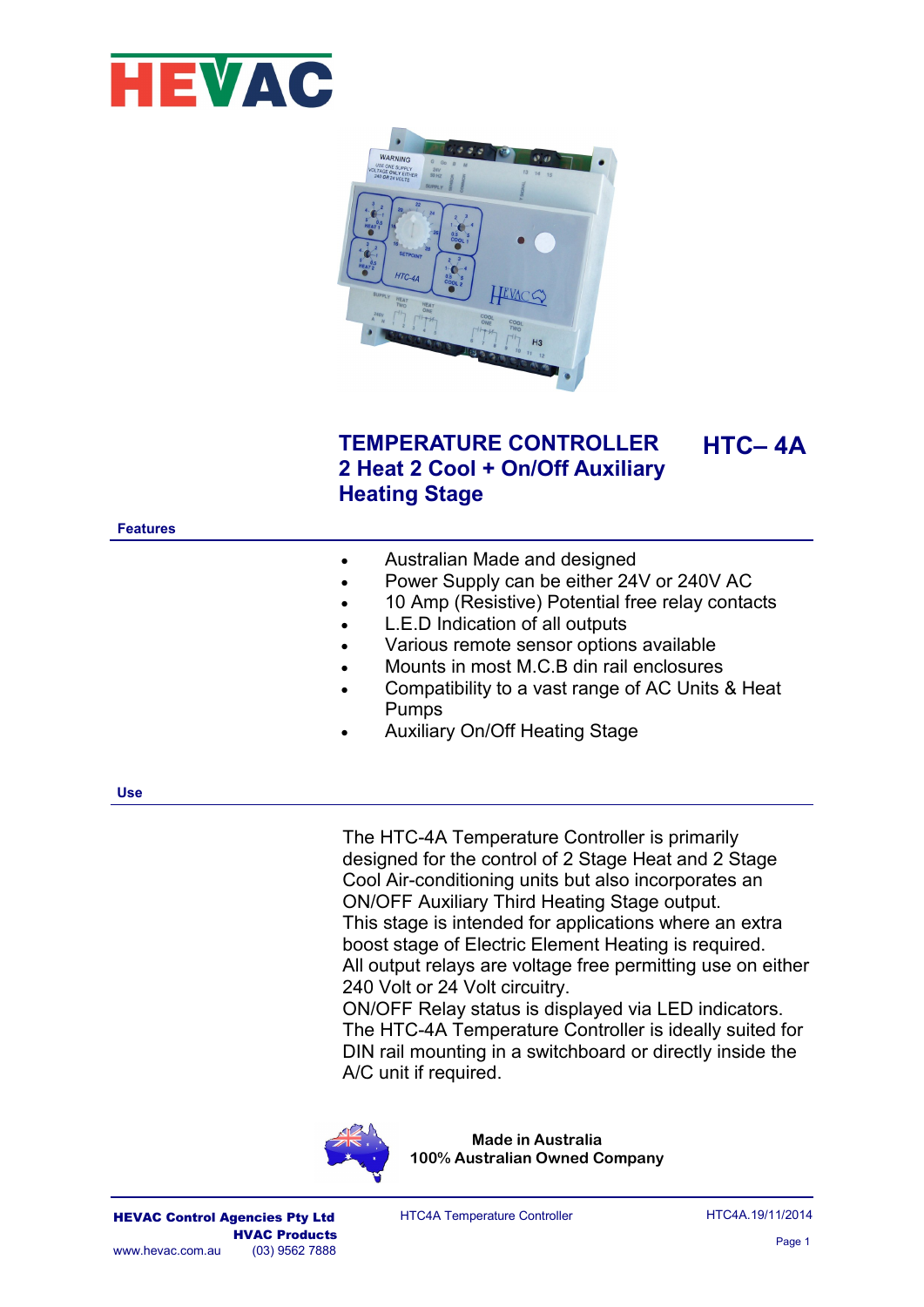

| cumucar Data                    |                                                           |                                                    |  |  |  |  |  |
|---------------------------------|-----------------------------------------------------------|----------------------------------------------------|--|--|--|--|--|
| <b>General Specifications</b>   | <b>Operating Voltage</b>                                  | 24 Volts AC or 240 Volts AC                        |  |  |  |  |  |
|                                 | Power Consumption                                         |                                                    |  |  |  |  |  |
|                                 | At 240 Volts                                              | 7 VA                                               |  |  |  |  |  |
|                                 | At 24 Volts                                               | 1 VA                                               |  |  |  |  |  |
|                                 | Switching Capacity of Relays                              |                                                    |  |  |  |  |  |
|                                 | Voltage                                                   | AC 0250 Volts                                      |  |  |  |  |  |
|                                 | Current                                                   | 10(3) A                                            |  |  |  |  |  |
|                                 | <b>Setpoint Setting Range</b>                             | 1628 oC                                            |  |  |  |  |  |
|                                 | Switching Differential Stage 1                            | 0.3 oC (NON Adjustable)                            |  |  |  |  |  |
|                                 | <b>Switching Differential Stage 2</b>                     | 0.7 oC (NON Adjustable)<br>1.0 oC (NON Adjustable) |  |  |  |  |  |
|                                 | Switching Differential Stage 3<br>Heating                 |                                                    |  |  |  |  |  |
|                                 | <b>Stage Start Point Adjustment</b><br>for Stage 1 & 2    | 0.55.0 oC (From Setpoint)                          |  |  |  |  |  |
|                                 | <b>Stage Start Point for Auxiliary</b><br>Heating Stage 3 | 3.0 oC Below Setpoint<br>(NON Adjustable)          |  |  |  |  |  |
|                                 | Output Indication                                         |                                                    |  |  |  |  |  |
|                                 | Heating                                                   | 2 x Red LED's                                      |  |  |  |  |  |
|                                 | Cooling                                                   | 2 x Green LED's                                    |  |  |  |  |  |
|                                 | <b>Auxiliary Heating Stage</b>                            | 1 x Red LED                                        |  |  |  |  |  |
| <b>Environmental Conditions</b> | Operation                                                 |                                                    |  |  |  |  |  |
|                                 | <b>Ambient Temperature</b>                                | 0450C                                              |  |  |  |  |  |
|                                 | Humidity                                                  | < 85 % RH (Non Condensing)                         |  |  |  |  |  |
|                                 | Storage and Transport                                     |                                                    |  |  |  |  |  |
|                                 | <b>Ambient Temperature</b>                                | $-5650C$                                           |  |  |  |  |  |
|                                 | Humidity                                                  | < 90 % RH (Non Condensing)                         |  |  |  |  |  |
|                                 |                                                           |                                                    |  |  |  |  |  |
| <b>Product Standards</b>        | C-tick                                                    | N10842                                             |  |  |  |  |  |
| Weight                          | Including Packaging                                       | 470 grams                                          |  |  |  |  |  |
| Housing                         | Colour                                                    | Grey                                               |  |  |  |  |  |
|                                 | Material                                                  | ABS POLYCARB                                       |  |  |  |  |  |
|                                 | <b>UV Stabilised</b>                                      | <b>YES</b>                                         |  |  |  |  |  |
|                                 | Fire Retardant                                            | <b>YES</b>                                         |  |  |  |  |  |
|                                 | Size                                                      | L105mm x W105mm x D60mm                            |  |  |  |  |  |
|                                 | <b>Mounting Method</b>                                    | 35mm Din Rail Mountable                            |  |  |  |  |  |
|                                 |                                                           |                                                    |  |  |  |  |  |

HTC4A Temperature Controller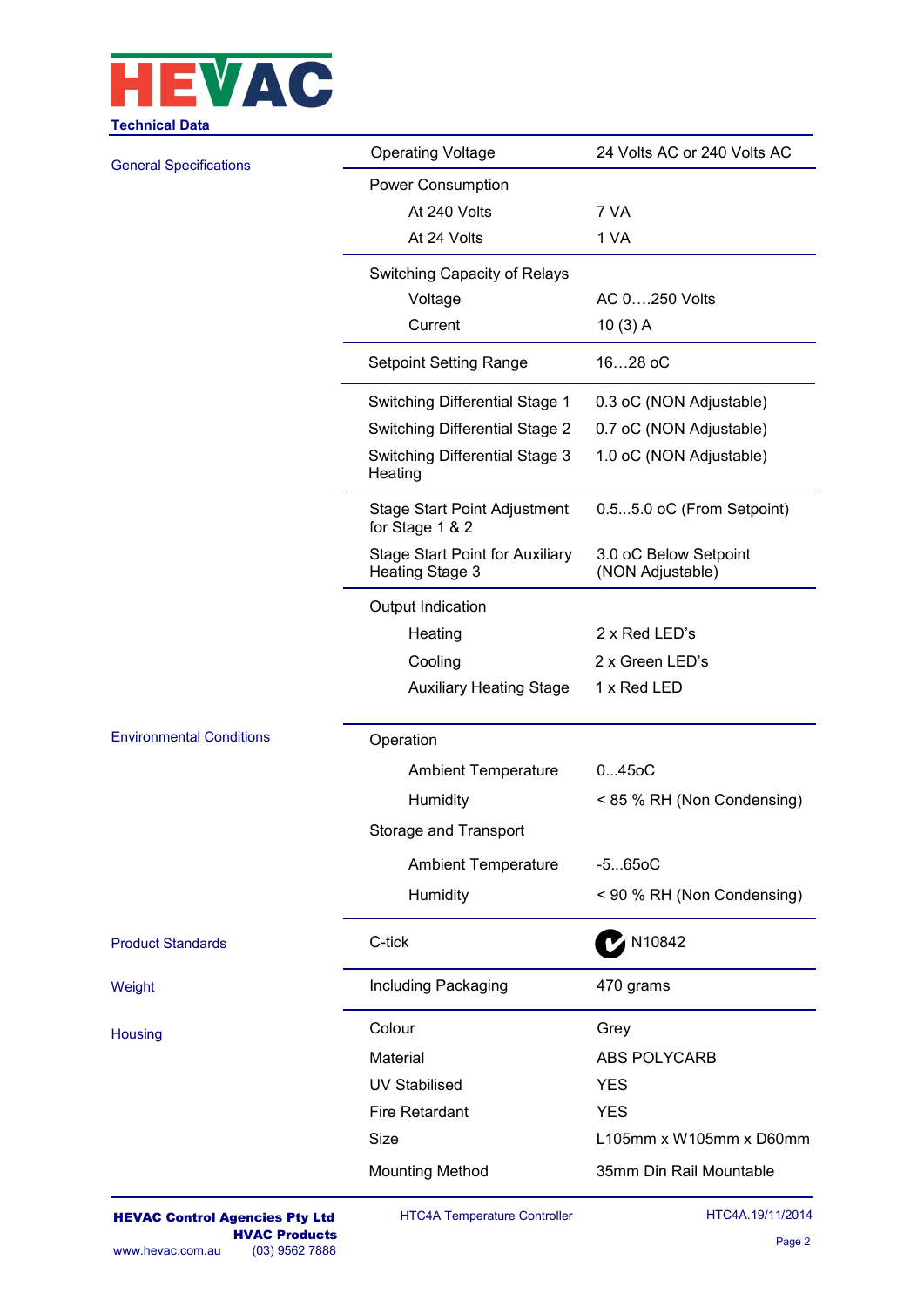

|                                                               | ദപ |  |   |  |  |   |  |   |   |  | ◠ |  |  |
|---------------------------------------------------------------|----|--|---|--|--|---|--|---|---|--|---|--|--|
| 24V<br>HEAT3<br><b>CODL2</b><br>HEAT2<br>HEAT RVC<br>COOL RVH |    |  |   |  |  |   |  |   |   |  |   |  |  |
| 240V                                                          |    |  |   |  |  |   |  |   |   |  |   |  |  |
|                                                               |    |  | ◠ |  |  | 2 |  | ∽ | 6 |  |   |  |  |

- G 24 Volt AC Supply Active
- Go 24 Volt AC Supply Ground Reference
- B Sensor Input
- M Sensor Input Common
- 13 Y Signal Output (For HRC Slave Relay ONLY)
- A 240 Volt AC Supply Active
- N 240 Volt AC Supply Neutral
- 1 Heating Stage 2 Common
- 2 Heating Stage 2 Output
- 3 Heating Stage 1 Output
- 4 Heating Stage 1 & R/V for Cool Common
- 5 Reversing Valve for Cool Output
- 6 Cooling Stage 1 Output
- 7 Cooling Stage 1 & R/V for Heat Common
- 8 Reversing Valve for Heat Output
- 9 Cooling Stage 2 Common
- 10 Cooling Stage 2 Output
- 11 Heating Stage 3 Common
- 12 Heating Stage 3 Output



Typical for Heat/Cool type Air-conditioning Units

HTC4A Temperature Controller

# **Application Example (1)**